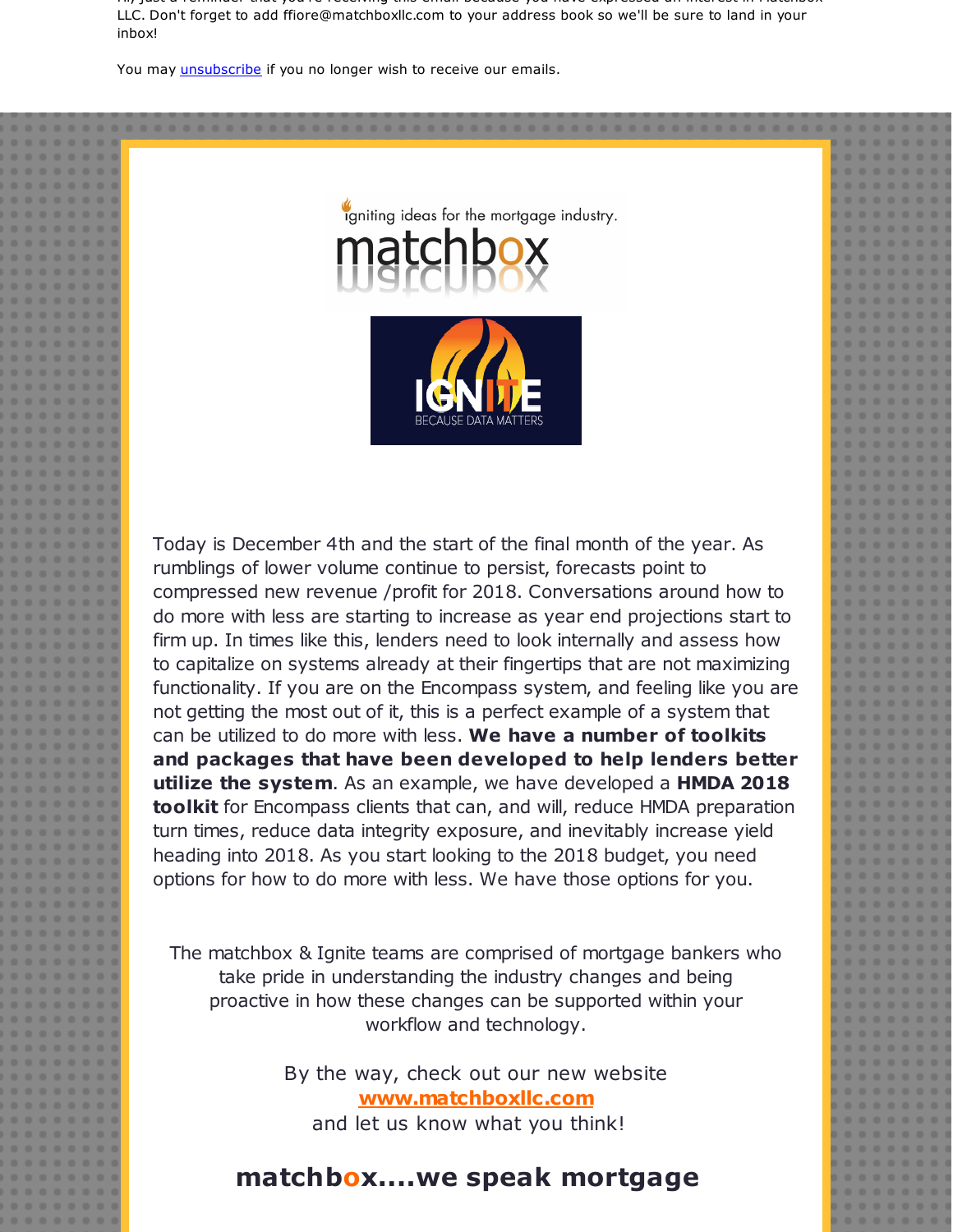## **Deceptive Pricing Practices? Do you or don't you?**

Not sure if you caught this, but news broke this week regarding a lender having to pay reimbursement and restitution due to findings related to "deceptive practices" tied to interest rates and discount points. While we may only come across these headlines about once a year, pricing policies and the methods of which they are carried out and monitored continues to be a great source of exposure for many lenders. Whether practices are found to be "deceptive", point banks, net branch P&Ls, Loan Officer Compensation violations or Fair Lending, there are many terms and regulations a supervising body can reference when auditing a lenders pricing policies and procedures. With over 100 Operational and Secondary Reviews under our belt, pricing policies and how they are embedded into any particular LOS and PPE has continued to be a focal point.

Although you would think this is simple math when a rate is provided under par to charge a discount, lenders have various interpretations, approaches, and enforcement of their policies. It all starts with a wellwritten pricing policy (which for many is lacking) and then continues with how the policy is actually implemented into the rate sheet, PPE, LOS integration, and ultimately onto the initial LE. Continuing on down the normal course of operations, we then have a revised LE upon Lock, redisclosures for a CIC, and CD - not to mention a well-documented and compliant pricing exception process that doesn't expose a lender to violations related to Fair Lending, LO comp, etc.

Although incidents like a large enforcement notice will force lenders to examine their practices, are they really asking the tough questions?

- Do I have a well written pricing policy that clearly identifies how discounts, lender credits, par pricing, and pricing exceptions are determined?
- Do I have strong workflows and business rules to ensure this policy is followed?
- What access do employees have in updating loan level details, including points, rate and credits?
- Is someone policing and auditing the policy and practices to ensure it is adhered to?
- Who determines discounts and credits? Who is responsible for entering this data and disclosing property? What controls are in place?
- Does my LOS / PPE integration allow for documented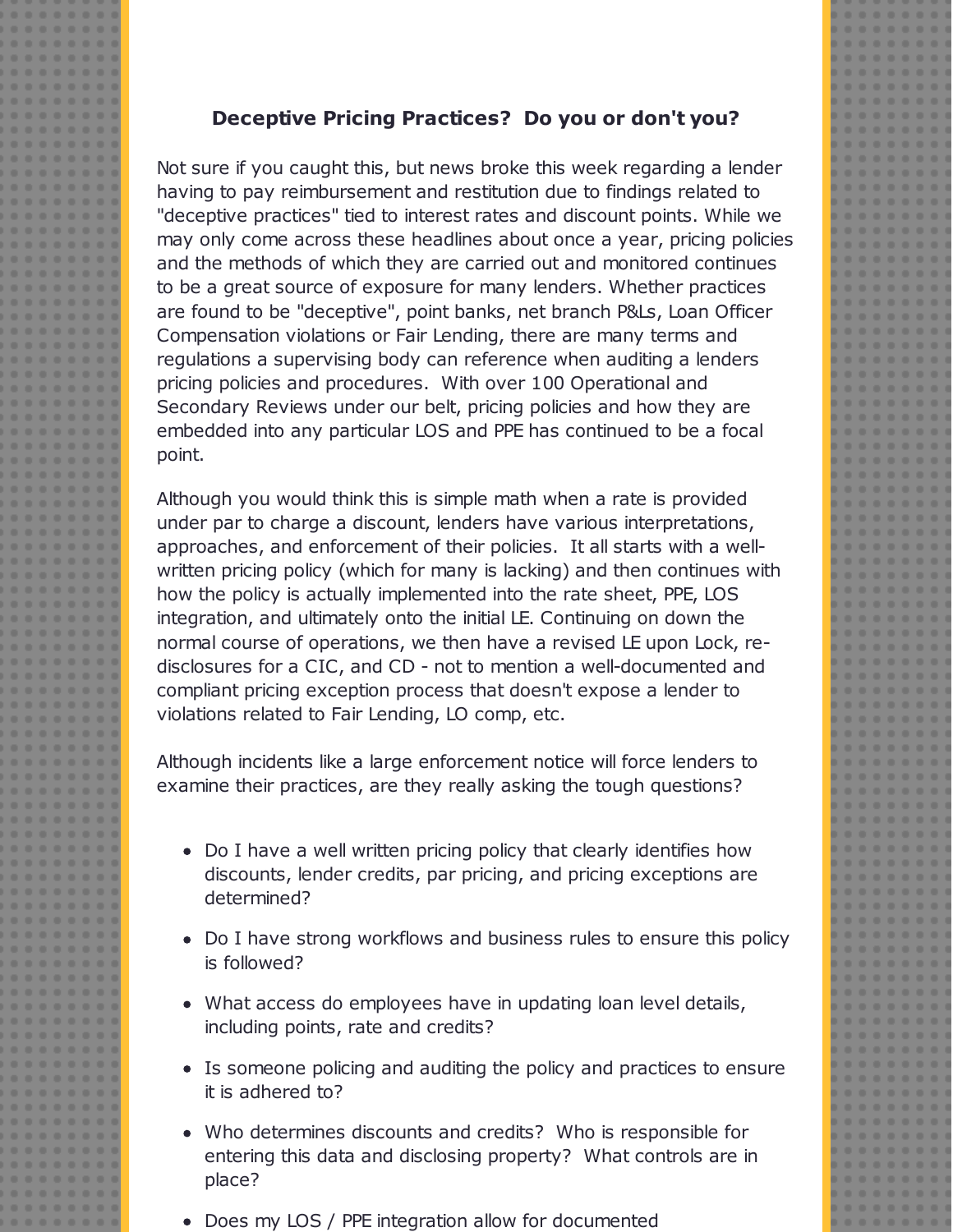par/undiscounted rates?

- Do these undiscounted rates adjust when the loan scenario or lock is updated?
- Can I report and document 'the story' behind every exception or file that does not meet my policy? Can I even run a report for these details?

Ensuring all of these pieces come together is no small feat and requires leveraging technology integrations, business rules within the PPEs and LOS, rate sheet structuring, and then some. Even the best processes have challenges in recording data changes, change requests, and loan and lock history. This is where many lender practices for seemingly simple policies start to diverge and implementation practices are inconsistent from lender to lender. Some try their best but due to gaps in technology pricing exposure creeps in. Others have what we'll refer to as 'sales friendly' practices with little oversight, aside from monitoring the bottom line. Whatever the case, every LOS, PPE and their associated integration points will vary so consistency among lenders is rare and exposure gaps exist. Any lender without a clearly written pricing policy and tightly wound business rules to enforce them is at risk.

Nobody is too big or too small; who would have imagined Wells Fargo having a multi-million dollar settlement due to their practices on charging extension fees. Are there lenders who still think 'I won't be audited'? This feeling can only perpetuate with the shift in management over at the CFPB. We actually feel that many in Senior Management roles may not be aware of how the policies are written, and more importantly enforced and internally tracked. *Hopefully you're still reading this and taking our commentary to heart.* This is a serious topic and having assisted clients in fair lending audits that dissected these practices was no fun as they required regression analysis from 2-4 years' worth of locks, pricing, exceptions etc. Nobody wants to explain why a lock from 2015 at 99.5 was charged 1 discount point or another lock at 99.75 had no points.

For some this is a question of compliant policies and procedure. For others it is the challenge of implementing the proper technology, workflow controls, and oversight. We're not saying it's easy or simple; especially with loans and locks changing multiple times over, the need to properly re-disclose, plus the pricing exceptions and associated documentation controls. We're actually a bit surprised that these headlines aren't more frequent. We hope it doesn't take "headlines" to trigger this as a significant issue facing our industry. We're always happy to further discuss if you are so inclined, all discussions will be confidential so don't be shy!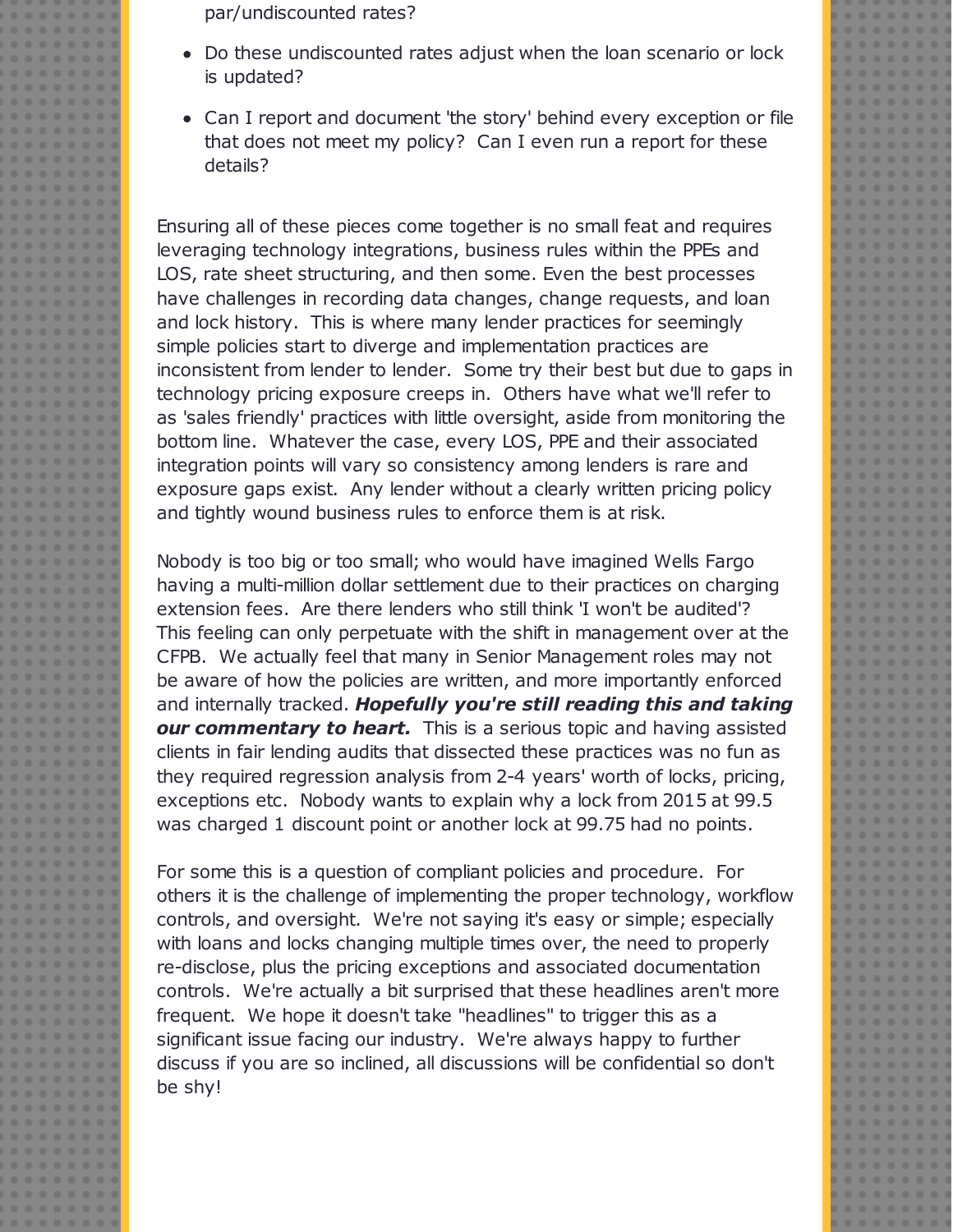

## **Ignite Tools - What is in your toolbox?**

Capital One has a slogan, "What's in your wallet?" and Ignite is starting a new campaign, "What's in your toolbox?" Over the past few years, we have built a number of Encompass based tools that have been created with one thought in mind- How do we make the user experience better or easier. Each tool is developed with that premise and any tool we offer is built to dramatically reduce cost, improve efficiency, and/or reduce exposure. All of our tools are customizable and able to be updated to meet your business model requirements. With volumes dropping and industry contraction/acquisitions ahead, lenders are looking to do more with less effort. Our tools do exactly that. Whether it is updating a series of loans with a click of a button, seeing who did what on a file within seconds, seeing what task(s) are open on a file without opening a loan, or referencing a custom data set without jumping to different forms, our tools make a difference in your user experience. Not only do these tools present a cleaner, more efficient user experience, but we know that every lender is looking for an edge in hiring talent and bring on branches / top producers. It's time to give them something unique in 2018. I have attached flyers for your review of a sample of our tools.

Ignite Data [Import](http://r20.rs6.net/tn.jsp?f=001WdumRj335AsRH7EPyQtttU3r7ihmaqdKY5CHti73E0u4MJNnnHUe2EObVOeycjZpp3Ns_0PalUaN4zwj9T9fkRwlbT8ZdAht5VGZyFDYs6bE87LlFvn1z9sO17qw2tPcrGlBsD4QIHOYIozzolT5nqP2oqd5VBhbIQxHZMgkKyL54ijEtJquQxiV_GPfzt-HX3yDcyo-EW0XKsA3bJKsvKxerKyMiuFOjNjUa3vQ2sFzUs9Dcx1XYQrU3csUswCK&c=&ch=) Tool - Update loans in bulk/batch via csv or txt with custom templates while maintaining business rules, triggers & error log functionality.

Ignite Audit [Explorer-](http://r20.rs6.net/tn.jsp?f=001WdumRj335AsRH7EPyQtttU3r7ihmaqdKY5CHti73E0u4MJNnnHUe2OALFj1OFbho9DfOu3Ds2dLxrfWZhXf1_V7CiZyfmaqjGNblBzPgVA-8RdkntFwYg_lb6FzVTEW_onXLdr1kMAEgb6GiVFg936qHG9qu5-yBZvcBoDYlDPLaDiAT53jGOjcUBhsAGHtato6eYpjMWRfC_zvfQPthgE3k4XVMZFTzPI1cQqSYRSuUhU1ni9KxZ2sfBoYUqIqB&c=&ch=) A real end-to-end loan history log- with or without leveraging the RDB or audit-able fields

Ignite Task [Tracker](http://r20.rs6.net/tn.jsp?f=001WdumRj335AsRH7EPyQtttU3r7ihmaqdKY5CHti73E0u4MJNnnHUe2OALFj1OFbhohP2kMphj3m47i5lcLz2e6D5lgPDrs8eKidLfimRPzUeVIaHifDH7Y_tS9WGZWqSy0lfxLungDKmh8LXNlzpxn806WNUlzwW7vM33QqRnVJIHrljad7bnESD9F8Jda7JDZMC1-bXlWL8-36XWZGdmbQR2QD1kyPy3Zeo_T_0Jyh-1J6Ce1Nu79c1pkVTXTQDV&c=&ch=) - Customized task list accessible from the pipeline